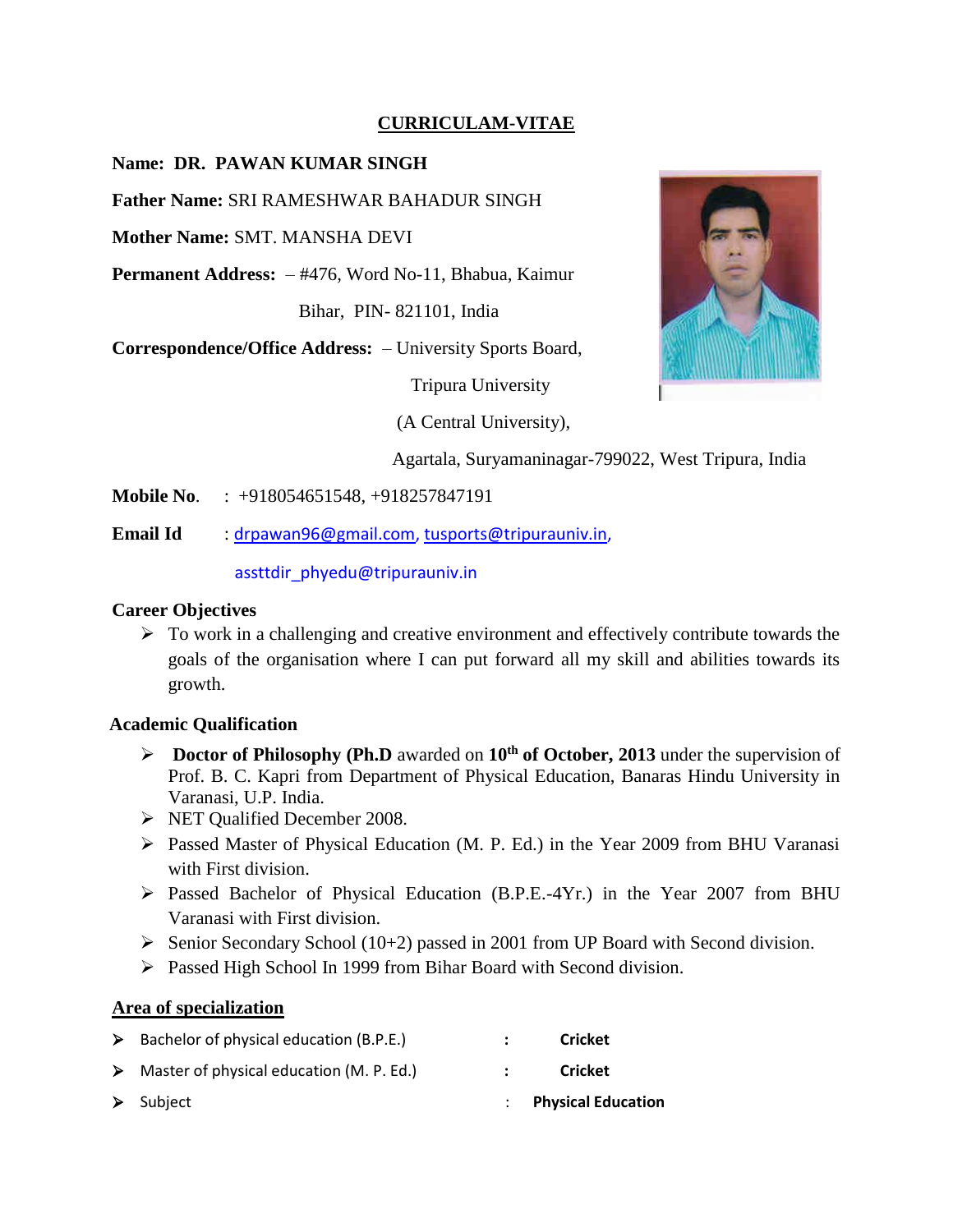### **Research Experience**

- Successfully Completed a **Dissertation** Work on **"A Survey Study of Different Professional Student's Attitude towards the Profession of Physical Education"** for fulfilling the requirement of award of Master Degree Programmed in Physical Education.
- Successfully completed a **Thesis** Work on **"A Comparative Study of Lifestyle Assessment Among Different Levels of Cricket Players From Different States"** for fulfilling the requirement of award of **Doctor of Philosophy(Ph.D.)** in Physical Education

## **Papers Published**

- singh,A., Singh,P.K. (2011). **"A survey study of different professional student's Attitude towards the profession of Physical Education"** Journal of Physical Education, Recreation and sports in sciences & technology. 11(2), 72-75. **(ISSN: 0975-7414).**
- singh,R., Singh,P.K., Singh,B. (2011). **"The Comparison of maximum oxygen consumption among the Hockey, Football and Handball Players"** Journal of AMASS Multilateral Research Journal.11(2), 38-40.**(ISSN 0975-3966).**
- Dureja,G.,Saini,S.,Singh,P.K., (2011). **"Competitive Anxiety: comparison between Wrestlers and Judokas"** Journal of Physical Education And Yoga 11(2), 53-57.(**ISSN: 0975-9301).**
- Singh,P.K., Jakhmola,A.,Singh,B.(2012). **"A Study of physical fitness of male Cricket Players of Rural and Urban Areas of MGKVP University"** Proceeding of International Seminar on Physical Education and Yogic Sciences. 12(1),286-288.(**ISSN: 2250-1398).**
- Singh,P.K.(2012). **"Relationship of body composition with playing ability of female basketball players"**Journal of AMASS Multilateral Research Journal. 12(1), 38- 40.**(ISSN: 0975-3966).**
- Singh,P.K.(2012). **"The Comparative Study of Anthropometric Variables of University Level Sprinters and Long Jumpers"** Journal of CAPITAL Research Journal of Physical Education and Sports Sciences. 12(1), 73-76. (**ISSN: 2277-8519**).
- Singh,P.K., Das,P.K. (2012). **"The Comparative Study of Coordinative Abilities between Football and Hockey University levels Players"** Journal of Shodh Sangam Research Confluence an International Research Journal of Physical Education Sports and Allied Sciences. 12(2), 67-72. (**ISSN: 2249-717X**).
- Singh,A.K., Singh,P.K. (2012). **"Effect of Weight Training and Plyometric Training on Physiological Variables among College Men Students"** Journal of AKASH Journal of Physical Education Sports and Yoga Sciences. 12(2), 49-57. (**ISSN: 2250-1398**).
- Singh,P.K.,Singh,A.K.,Singh,A.K.(2012).**"Effect of Weight Training and Plyometric Training on Selected Motor Ability Components among College Men Students"**  IndianJournal of Movement Education and Exercise Sciences (IJMEES). 12(2), 26-35. (**ISSN- 2249-5010 Print, ISSN- 2249-6246 Online**).
- Sharma,R.,Singh,P.K.(2012). **"A Comparative Study of Anthropometric Variables of BHU and MGKV University Cricket Players"** Journal of Shodh Sangam Research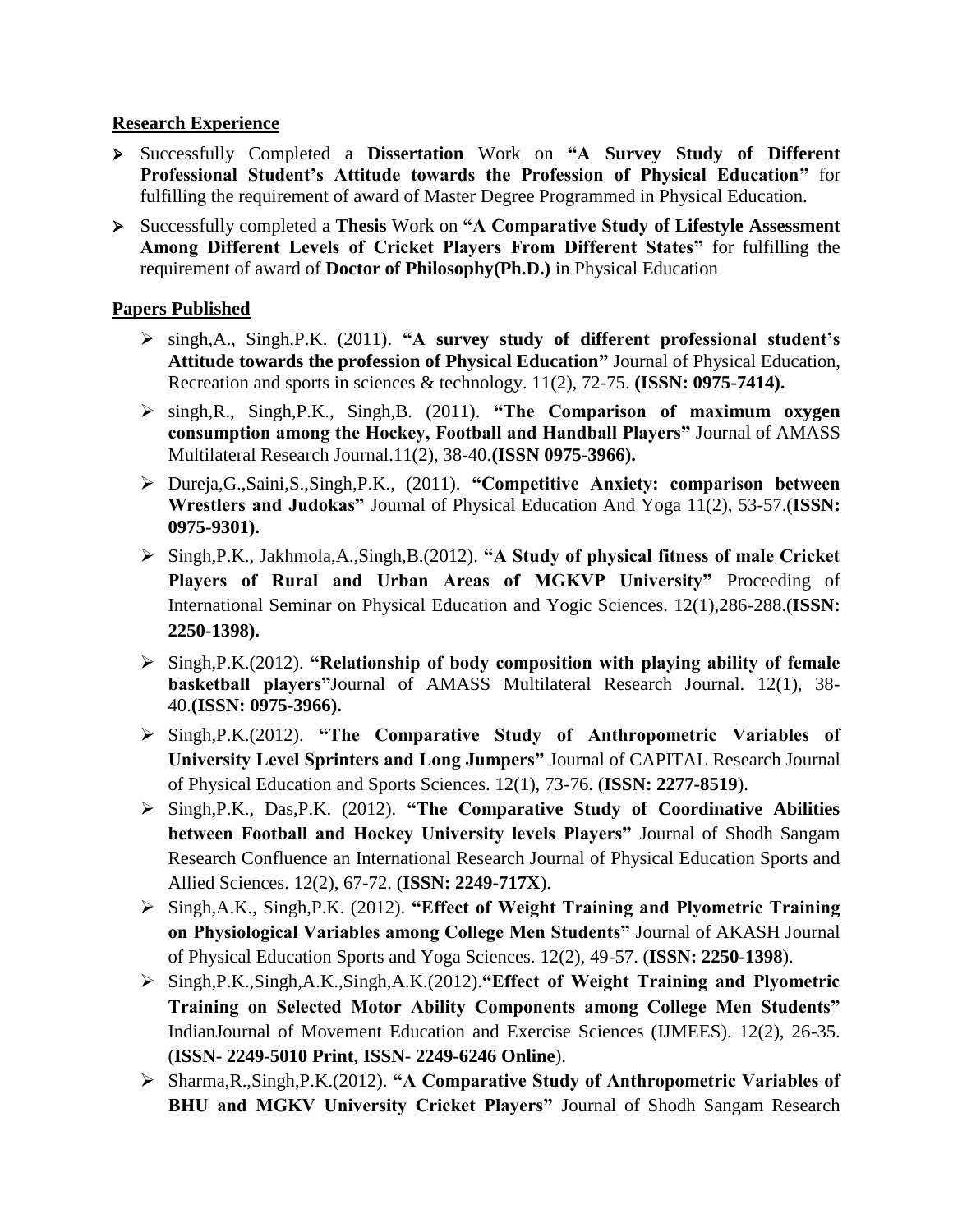Confluence an International Research Journal of Physical Education Sports and Allied Sciences. 12(3), 77-81. (**ISSN: 2249-717X**).

- Singh,P.K. (2013). **"A Comparison of lifestyle among All India University Male Cricket Players"** Proceeding of International Century Publications Futuristic Trends in Physical Education. 13(2), 286-288.(**ISBN:978-93-80144-71-9).**
- Singh,P.K.(2013). **"The Effect of Autogenic Training on the reduction of Anxiety and Stress in Cricket Players"**Journal of AMASS Multilateral Research Journal. 13(1).**(ISSN: 0975-3966).**

## **Presentation of Research and TheamaticalPapers in Seminars / Conferences& Workshops**

- Presented a research paper entitled **"A Comparison of lifestyle among All India University Male Cricket Players"** in the "International Conference on Futuristic Trends in Physical Education (ICFTPE) UGC Sponsored, Department of physical education, Punjabi University, Patiala (India) during January  $24<sup>th</sup>$  to  $26<sup>th</sup>$ ,  $2013$ .
- Presented a research paper entitled **"A Comparative study on effect of Surya Namaskar Aerobic Training on physical fitness of School Boys"** in the 'International Conference on Globalized Scientific Scenario for Yogic Health and Social Transformation' Organized by Yogic Science Uttrakhand Sanskrit University, Haridwar, (India) during November 21<sup>st</sup> to  $22<sup>nd</sup>$ , 2012.
- Presented a research paper entitled **"The Impact of Yoga on Anxiety reduction at work place : A challenge"** in the "UGC national conference on opportunities and challenges in physical education, sport science, Medicine, Naturopathy Yoga and Sports Low " organized by C.H.C. Athletic Association B.H.U. Varanasi during July  $26<sup>th</sup> - 27<sup>st</sup>$ , 2012.
- **Presented a research paper entitled "Significance of yoga for sports"** in the <sup>1st</sup> International Yoga Week/Workshop" organized by Department of Physical Education, Rosary College of Commerce & Arts (Affiliated to Goa University), Navelim, Salcete, Goa during February 13th -19th, 2012.
- Presented a research paper entitled **"A Study on physical fitness of male cricket players of rural & urban areas of MGKVP University"** in the "International Conference on Physical Education Recreation and Yogic Sciences" organized by Department of Physical Education, Banaras Hindu University, Varanasi during January 19<sup>th</sup> -21<sup>st</sup>, 2012.
- Presented a research paper entitled **"A survey study of different professional students Attitude towards the profession of physical education"** in the UGC Sponsored by National Conference on 'Physical Education: The key for Holistic Inter- disciplinary collaboration' organized by Post Graduate Government College, Sector-11, Chandigarh during March  $11<sup>th</sup>$  -13<sup>th</sup>, 2011.
- Presented a research paper entitled **"Market of sportswear in India"** in the "National seminar on physical education as an Allied" organized by the Department of Physical Education, Nandini nagar post graduate collage Nawabganj Gonda, U.P. India during 04<sup>th</sup> Dec- 2011.
- Presented a research paper entitled **"Comparison of selected anthropometric measurement and body composition of state level sprinters and long distance"** in the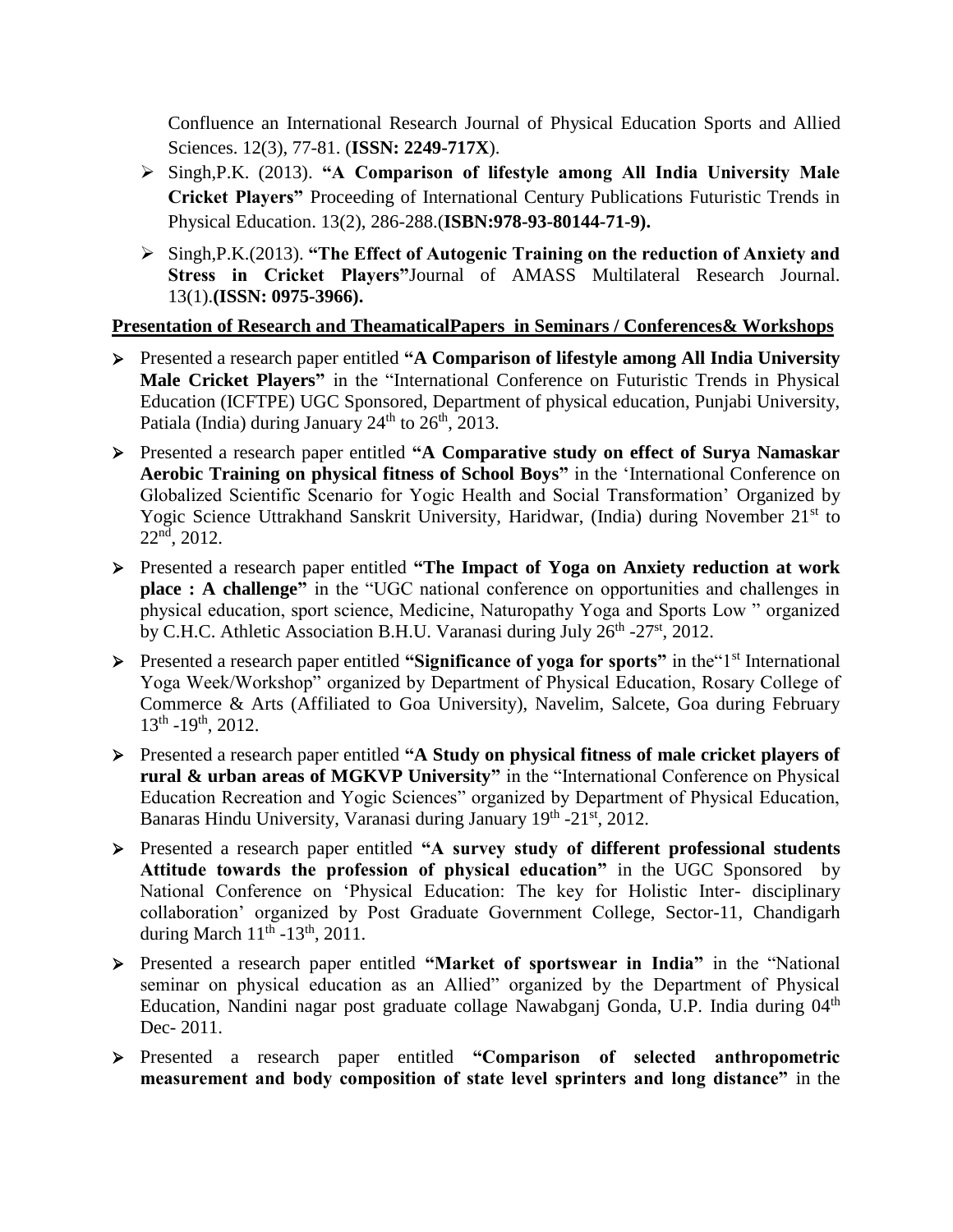"International Symposium" organized by Noida College of Physical Education, from 2<sup>nd</sup> -3<sup>rd</sup> April 2011.

- Presented a research paper entitled **"Effect of Isolated and Combined effect of cricket resistance on selected physical and physiological variables among cricket players "**in the UGC Sponsored by National Seminar on 'Physical Education & Sports : Current Status & Future Prospects' organized by Department of Physical Education& Sports Jagatpur P.G. College, (Affiliated to Mahatma Gandhi Kashi Vidyapith) Varanasi, India. During February  $14<sup>th</sup> - 15<sup>th</sup>$ , 2011.
- Presented a research paper entitled **"Impact of physical activity, health & aging "**in the UGC Sponsored National Conference on 'Global Trends in Physical Education and Sports' organized by SKR College of Department of Physical Education, Bhagoo Majra, Kharar, SAS Nagar, Punjab during January  $25<sup>th</sup>$  -26<sup>th</sup>, 2011.
- Presented a research paper entitled **"Sports Marketing and the media in new aspect"** in the "National Seminar on Recent Trends &future of physical education & sciences" Seminar organized by Department of Physical Education, Mahatma Gandhi Kashi Vidyapith, Varanasi during December 28<sup>th</sup> -29<sup>th</sup>, 2010.
- Presented a research paper entitled **"Higher education Development through sports knowledge"** in the "Seminar on Higher education and sustainable development: Emerging challenges and Mahamana's Vision" organized by Alumni cell Banaras Hindu University during December 24 -25, 2010.
- > Presented a research paper entitled "Mental skills" in the <sup>4th</sup> National Conference on Multidisciplinary approach in physical education" organized by Department of physical education, Punjabi University, Patiala during February 1<sup>st</sup> -2<sup>nd</sup>, 2010.
- Presented a research paper entitled **"The Role of Media in sports Promotion"** in the "Seminar on Physical Education & sports sciences" organized by Department of physical education, faculty of arts, BHU, Varanasi during March  $18<sup>th</sup>$ , 2008.

## **Training Courses and Workshops**

- Participated in the National Workshop on **"Training Method and Orientation of Trends in Different Games"** Organized by Department of Physical Education, Banaras Hindu University, Varanasi during November  $1^{st}$  -7<sup>th</sup>, 2011.
- Participated in the National Workshop on **"Emerging Trends and Application of Rules in Athletics"** Organized by Department of Physical Education, Banaras Hindu University, Varanasi during January  $20^{th}$  - $22^{nd}$ ,  $2011$ .
- Participated in the National Workshop on **"Workshop on E-Content Development"**  Organized by Education department Chandigarh Administration, Chandigarh during March  $10^{th}$  -12<sup>th</sup>, 2010.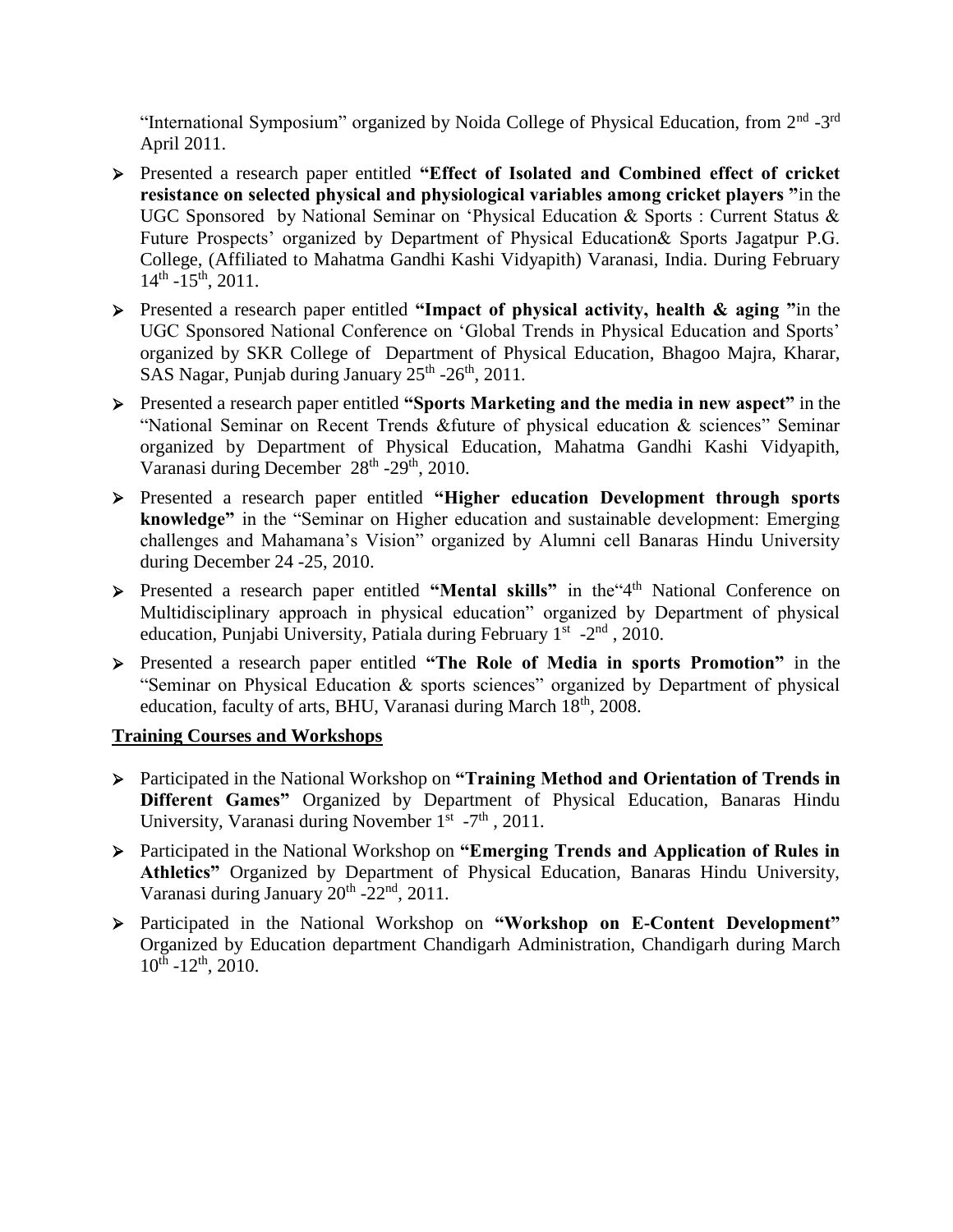# **Sports Achievements**

| SI.            | Name of the        | <b>Session</b> | Own         | <b>Position</b>          |
|----------------|--------------------|----------------|-------------|--------------------------|
| N <sub>0</sub> | <b>Tournament</b>  |                | <b>Team</b> |                          |
| $\mathbf{1}$   | <b>East Zone</b>   | 2003-04        | BHU,        | Participated             |
|                | Intervarsity       |                | Varanasi    |                          |
|                | Tournament(M)      |                |             |                          |
|                | Cricket            |                |             |                          |
| $\overline{2}$ | <b>East Zone</b>   | 2004-05        | BHU,        | Participated             |
|                | Intervarsity       |                | Varanasi    |                          |
|                | Tournament(M)      |                |             |                          |
|                | Cricket            |                |             |                          |
| 3              | <b>East Zone</b>   | 2005-06        | BHU,        | 1 <sup>st</sup> Position |
|                | Intervarsity       |                | Varanasi    |                          |
|                | Tournament(M)      |                |             |                          |
|                | Cricket            |                |             |                          |
| $\overline{4}$ | <b>Inter Zonal</b> | 2005-06        | BHU,        | 4 <sup>th</sup>          |
|                | Intervarsity       |                | Varanasi    |                          |
|                | Tournament(M)      |                |             |                          |
|                | Cricket            |                |             |                          |
| 5              | <b>East Zone</b>   | 2007-08        | BHU,        | Participated             |
|                | Intervarsity       |                | Varanasi    |                          |
|                | Tournament(M)      |                |             |                          |
|                | Cricket(Caption)   |                |             |                          |
| 6              | <b>East Zone</b>   | 2008-09        | BHU,        | Participated             |
|                | Intervarsity       |                | Varanasi    |                          |
|                | Tournament(M)      |                |             |                          |
|                | Cricket            |                |             |                          |
| $\overline{7}$ | <b>East Zone</b>   | 2010-11        | BHU,        | Participated             |
|                | Intervarsity       |                | Varanasi    |                          |
|                | Tournament(M)      |                |             |                          |
|                | Cricket            |                |             |                          |

### **Other Achievement**

- Certificate Course in Yogic Practices from Yoga Sadhana Kendra BHU, Varanasi Year 2008.
- > Basic Computer Course from BHU Computer Centre, Varanasi.